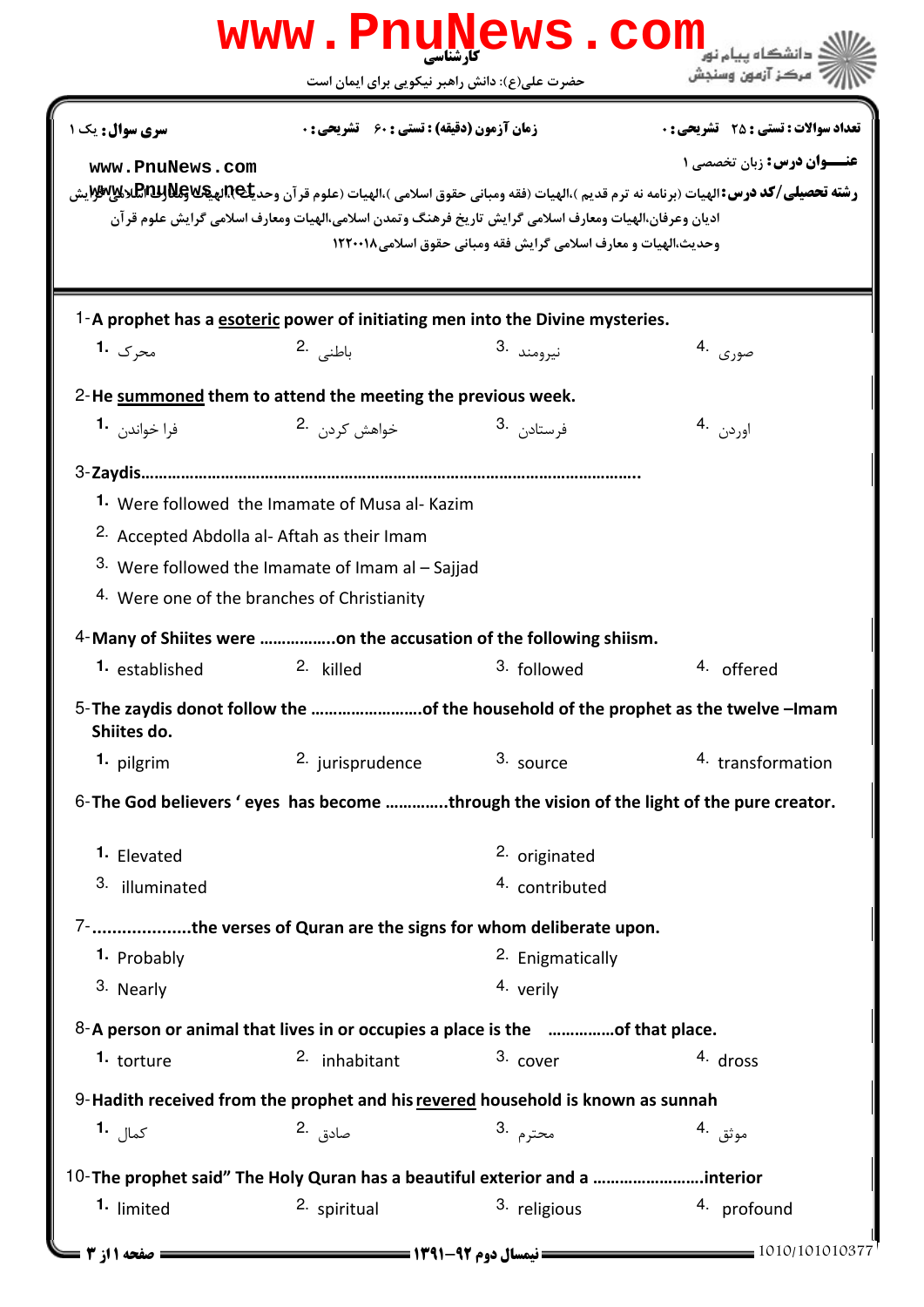|                                                                                                  |                                                    | WWW.Pnunews.com                                                                                                                                                           |                                                                                                                                                                                                                                    |  |  |
|--------------------------------------------------------------------------------------------------|----------------------------------------------------|---------------------------------------------------------------------------------------------------------------------------------------------------------------------------|------------------------------------------------------------------------------------------------------------------------------------------------------------------------------------------------------------------------------------|--|--|
|                                                                                                  |                                                    | حضرت علی(ع): دانش راهبر نیکویی برای ایمان است                                                                                                                             |                                                                                                                                                                                                                                    |  |  |
| <b>سری سوال :</b> یک ۱<br>www.PnuNews.com                                                        | <b>زمان آزمون (دقیقه) : تستی : 60 ٪ تشریحی : 0</b> | اديان وعرفان،الهيات ومعارف اسلامي گرايش تاريخ فرهنگ وتمدن اسلامي،الهيات ومعارف اسلامي گرايش علوم قرآن<br>وحديث،الهيات و معارف اسلامي گرايش فقه ومباني حقوق اسلامي ١٢٢٠٠١٨ | <b>تعداد سوالات : تستي : 25 - تشريحي : 0</b><br><b>عنــوان درس:</b> زبان تخصصی ۱<br><b>رشته تحصیلی/کد درس: ا</b> لهیات (برنامه نه ترم قدیم )،الهیات (فقه ومبانی حقوق اسلامی )،الهیات (علوم قرآن وحد <b>یکاRپیگلاټیالاپخ)@W</b> یدی |  |  |
|                                                                                                  |                                                    | 11-They worship God with the hope of recompense or fear of punishment in the next world.                                                                                  |                                                                                                                                                                                                                                    |  |  |
| 1. Illusion                                                                                      | 2. reward                                          | <sup>3.</sup> pleasure                                                                                                                                                    | 4. establishment                                                                                                                                                                                                                   |  |  |
| 12-The higher world realities cannot be referred as except by                                    |                                                    |                                                                                                                                                                           |                                                                                                                                                                                                                                    |  |  |
| 1. lecture                                                                                       | 2. decree                                          | 3. gesture                                                                                                                                                                | 4. allusion                                                                                                                                                                                                                        |  |  |
|                                                                                                  |                                                    | 13-A certain number of Hadiths were forgotten, lost or distorted after the death of prophet.                                                                              |                                                                                                                                                                                                                                    |  |  |
| گ <sub>م</sub> شده <b>۱۰</b>                                                                     |                                                    | انتقال يافته 2.                                                                                                                                                           |                                                                                                                                                                                                                                    |  |  |
| 3. تصديق شده                                                                                     |                                                    | تحريف شده 4.                                                                                                                                                              |                                                                                                                                                                                                                                    |  |  |
| as                                                                                               |                                                    | 14-A proof whose premises are based on reality, but they aren't observable or evident is known                                                                            |                                                                                                                                                                                                                                    |  |  |
| 1. opposition                                                                                    |                                                    | 2. Initiative                                                                                                                                                             |                                                                                                                                                                                                                                    |  |  |
| 3. accusation                                                                                    |                                                    | 4. demonstration                                                                                                                                                          |                                                                                                                                                                                                                                    |  |  |
| 15-It is Ali whose compelling metaphysical utterances contain the deepest philosophical thought. |                                                    |                                                                                                                                                                           |                                                                                                                                                                                                                                    |  |  |
| جذاب 1.                                                                                          | بيهوده .2                                          | عقلانى .3                                                                                                                                                                 | دائمى .4                                                                                                                                                                                                                           |  |  |
|                                                                                                  |                                                    | 16-The Maraghah observatory its existence to khawajah Nasir al- Din Tusi                                                                                                  |                                                                                                                                                                                                                                    |  |  |
| 1. followed                                                                                      |                                                    | 2. preserved                                                                                                                                                              |                                                                                                                                                                                                                                    |  |  |
| 3. owed                                                                                          |                                                    | 4. generate                                                                                                                                                               |                                                                                                                                                                                                                                    |  |  |
|                                                                                                  |                                                    | 17-Those who reject the possibility of knowledge or even national belief in certain spheres is called                                                                     |                                                                                                                                                                                                                                    |  |  |
| 1. believers                                                                                     | 2. skeptics                                        | 3. infidels                                                                                                                                                               | 4. prophets                                                                                                                                                                                                                        |  |  |
| than fear.                                                                                       |                                                    | 18-gnosis is one of the pathes of worship, a path based on knowledge combined with love rather                                                                            |                                                                                                                                                                                                                                    |  |  |
| توضيح <b>1.</b>                                                                                  | متنوع .2                                           | توهم .3                                                                                                                                                                   | عرفان .4                                                                                                                                                                                                                           |  |  |
|                                                                                                  |                                                    | 19-Ail's words in the gnosis domain comprise an <i>inexhaustible</i> treasury of wisdom.                                                                                  |                                                                                                                                                                                                                                    |  |  |
| تمام نشدنی <b>1</b> ۰                                                                            |                                                    | خستگی ناپذیر <sup>.2</sup>                                                                                                                                                |                                                                                                                                                                                                                                    |  |  |
| گنجينه 3.                                                                                        |                                                    | گذ,ا <sup>4</sup>                                                                                                                                                         |                                                                                                                                                                                                                                    |  |  |
|                                                                                                  |                                                    |                                                                                                                                                                           |                                                                                                                                                                                                                                    |  |  |